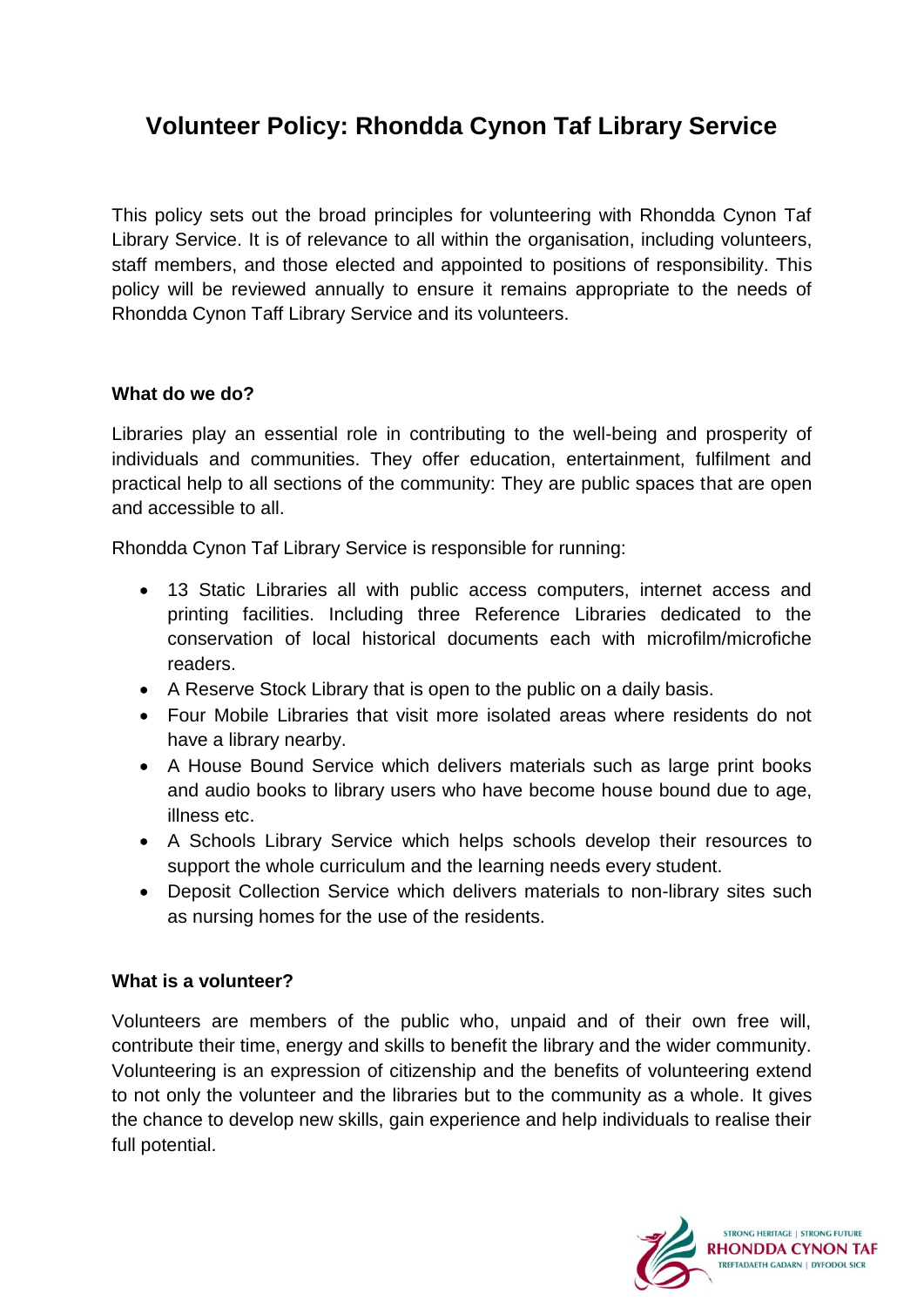Anyone can volunteer regardless of their ethnic origin, religion, gender and sexual orientation. The minimum age to be able to volunteer is 16 and there is no upper age limit. Anyone who is under 18 will have to have permission from their parent or guardian to volunteer. Young people may be taken onto work experience placements when sponsored through a school or education establishment.

#### **Why do we take on volunteers?**

We believe that volunteers will support and enhance the libraries and bring many benefits to library users, staff and local people. Libraries are valued community spaces and increased involvement by local volunteers in the delivery of library services will ensure that they will remain at the heart of communities. We believe this can be achieved by meeting the varied needs of residents and increasing community involvement with the help of volunteers.

## **Volunteer Roles**

Volunteering is a legitimate and crucial activity which is fully supported by Rhondda Cynon Taf Library Services and it is not intended to be a substitute for paid employment. The role of volunteers will complement paid staff but will not replace paid staff. Appropriate steps will be taken to ensure that paid staff are clear about the role of volunteers so good working relationships can develop between paid staff and volunteers.

There are many different opportunities for volunteers within the Library Service. These can include:

- Helping library users with the computers
- Helping research family history using local archives
- Helping to organise library stock
- Hosting coffee mornings
- Hosting a reading group
- Helping run the local toddler group
- Storytelling for young children
- Storytelling for adults with learning difficulties
- Helping with the Summer Reading Challenge
- Helping to organise the sale of old library stock

These are all important roles that help not only the library but the community as well.

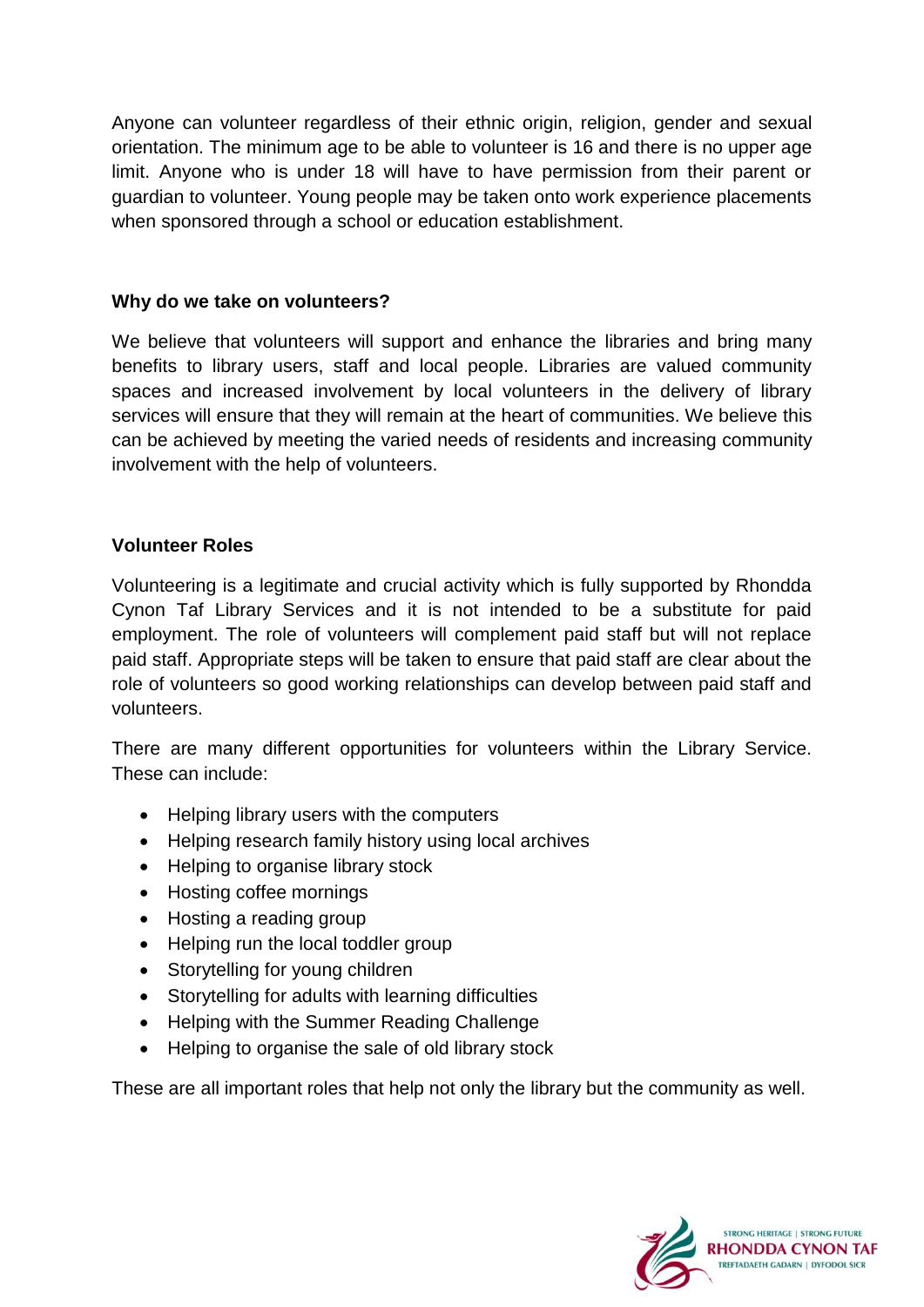# **The Recruitment Process**

All volunteering opportunities will be advertised as and when they become available on the Rhondda Cynon Taf council website; at local libraries and other council venues. They will also be advertised to the local Volunteer Bureau.

All potential volunteers will be required to:

- Fill in an application form
- Provide details of a referee
- Attend an informal interview
- Have a Disclosure and Barring Service Check
- Sign a Volunteer Agreement
- And commit to a four week trial period in which they will find out more about the role, receive training and allow time to adjust to the new role.

There are some circumstances where volunteering may affect the payments of benefits. All potential volunteers who are claiming benefits are advised to check their individual circumstances as Rhondda Cynon Taf County Borough Council will not accept any responsibility for loss of benefits of any kind.

#### **Welsh Language**

In accordance with the Welsh Language Act 1993 and Welsh Language (Measure) 2011 the council is required to meet statutory standards in respect of the Welsh Language. Accordingly some volunteers will be required to work through the medium of Welsh and English.

## **Training and Development**

The Council will ensure that all volunteers are made to feel welcome and all volunteers will receive an informal induction. This may be before, or on the first day of, volunteering and this will equip all volunteers with essential information on policies, health and safety, safeguarding etc. and procedures and skills in order for them to carry out their role competently and safely. Depending on the role, training can be one-to-one on-the-role training, or via a group training day. It is the responsibility of the volunteer to attend relevant training.

## **Supervision and Support**

All volunteers will have a designated member of staff within the library to which they can go to for guidance and advice to help the volunteer to carry out tasks

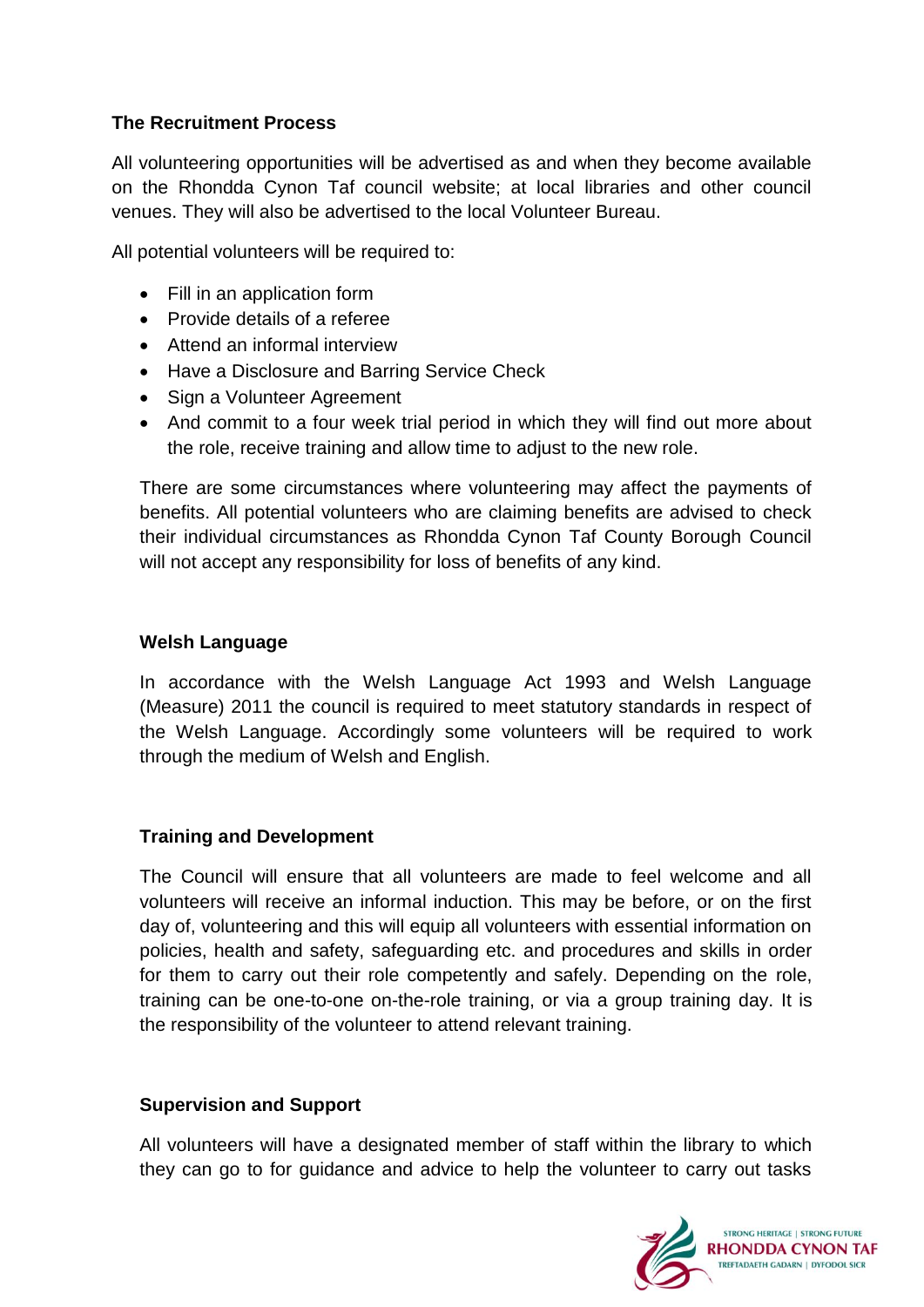successfully. In most instances this will be the on-site Branch Librarian. All volunteers will be made aware of and given contact details of their assigned member of staff.

#### **Insurance**

All volunteers will be insured under Rhondda Cynon Taf Council's Employer Liability Insurance and Public Liability Insurance. The organisation does not insure the volunteer's personal possessions against loss or damage.

## **Expenses**

Volunteers will be paid expenses when the use of a car is essential to the volunteering role. Travel expenses are processed through the Council's Finance Department. Travel expenses are paid at current Rhondda Cynon Taf County Borough Council rates and will be reimbursed after the submission of the appropriate form. To be able to claim travel expenses when using your own car you will need to have business insurance.

The Volunteer Supervisor can provide more details of claiming travel and other pre-agreed role related expenses.

## **Health and Safety**

The Council is committed to providing and maintaining a safe environment for its volunteers. Volunteers will receive appropriate health and safety training as part of their induction and training. Volunteer Supervisors will carry out risk assessments on all activities undertaken by volunteers. Volunteers will also have duty of care for themselves and others around them.

## **Equal Opportunities**

The Council values diversity amid its paid staff and volunteers and is committed to actively encouraging applications from a wide cross section of backgrounds and experiences and to ensure that differing ideas, abilities and needs are valued. Volunteering opportunities are widely promoted in ways that makes them accessible to a diverse range of people.

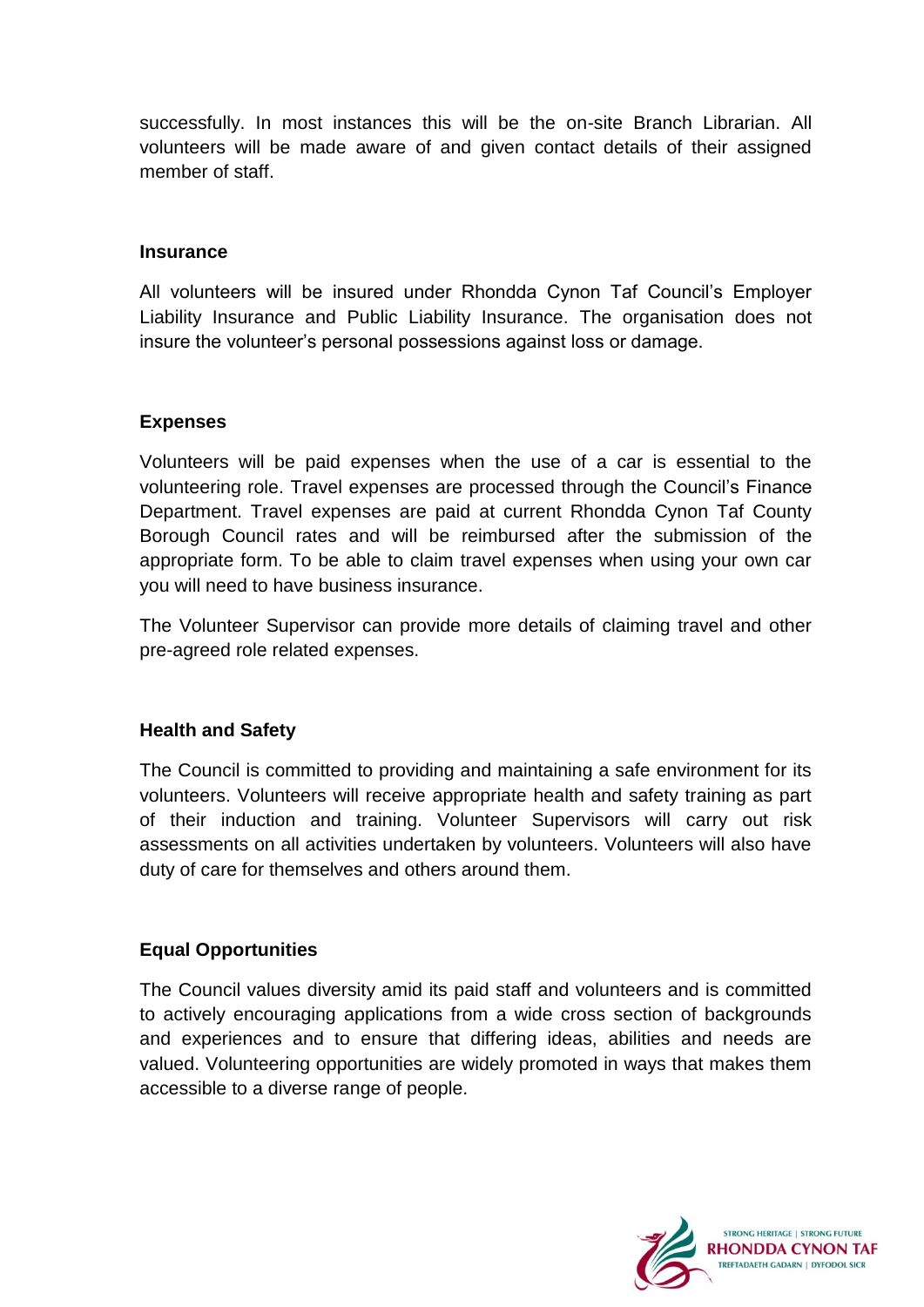# **Confidentiality**

Volunteers are bound by the same rules for confidentiality as paid members of staff. Details of the Council's Confidentiality Policy will be provided during the induction.

## **Information Protection and Communication**

Personal information recorded about volunteers will be stored and maintained with appropriate safeguards for confidentiality under the Date Protection Act 1998.

Volunteers will be expected to donate to Rhondda Cynon Taf Library Services any original copyright works they may produce while volunteering and will be asked to sign a copyright agreement for any important projects.

If volunteers are asked for an opinion or comment by the press or any other media source, volunteers should refer them to their Volunteer Supervisor. All press and media communication go through the Council's Press Office.

## **Settling Differences and Finishing as a Volunteer**

The Council aims to treat all volunteers fairly, objectively and consistently. In the event of a problem, all relevant information and facts should be obtained as quickly as possible to resolve the problem in as quick a manner as possible. The volunteer shall be supported while an informal solution is being established. If an informal solution cannot be found then the complaint will be referred to Rhondda Cynon Taf's wider grievance or complaints policies and procedures. If a volunteer's behaviour is repeatedly or seriously unacceptable, they may be asked to change their role or to leave the role completely.

Volunteers can expect their views to be heard, noted and acted upon promptly, with the aim of reaching a positive and amicable solution. Any grievance raised will be dealt with in accordance with Rhondda Cynon Taf Council's policy and guidelines.

The Council recognises that volunteers are free to end their involvement at any time and volunteers will be invited to attend an informal exit interview for the future benefit of the volunteer programme. Any Council equipment, property, ID passes etc must be returned. The Council can also end the volunteer arrangement at any time should the project come to an end or if the arrangement is no longer deemed to be mutually beneficial.